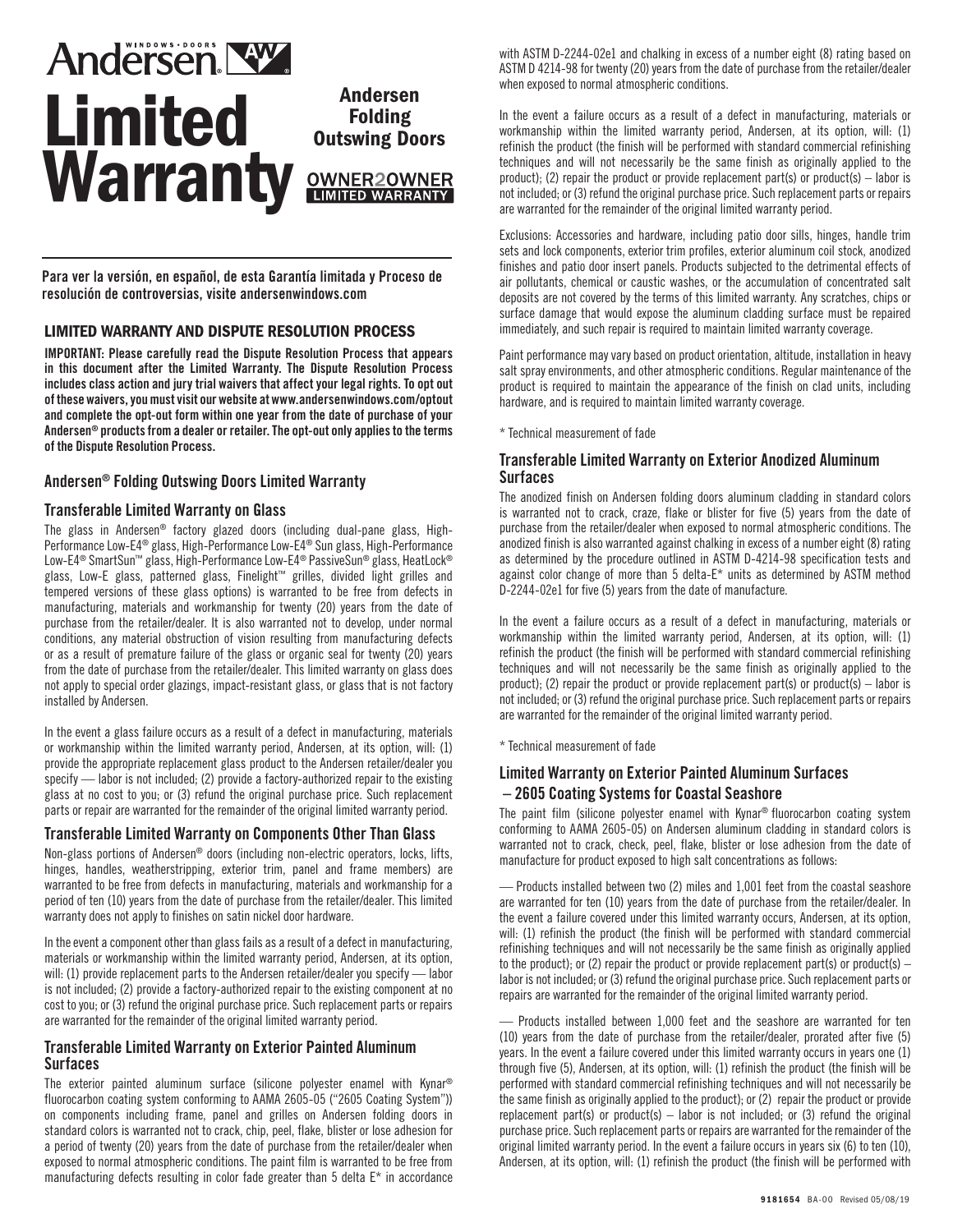standard commercial refinishing techniques and will not necessarily be the same finish as originally applied to the product) at 50% discount of Andersen's cost; or (2) repair the product at 50% discount of Andersen's labor costs or provide replacement part(s) or product(s) at 50% discount of Andersen's cost – labor is not included; or (3) refund the original purchase price at 50% of the original purchase price. Such replacement parts or repairs are warranted for the remainder of the limited warranty period.

The paint film is warranted against chalking in excess of a number eight (8) rating based on ASTM D 4214-98 and against color change of more than 5 delta E\* units in accordance with ASTM D-2244-02e1 for ten (10) years from the date of purchase from the retailer/dealer. In the event a failure covered under this limited warranty occurs, Andersen, at its option, will: (1) refinish the product (the finish will be performed with standard commercial refinishing techniques and will not necessarily be the same finish as originally applied to the product); or (2) repair the product or provide replacement part(s) or product(s) – labor is not included; or (3) refund the original purchase price. Such replacement parts or repairs are warranted for the remainder of the limited warranty period.

Exclusions: Products subjected to the detrimental effects of air pollutants, chemical or caustic washes, or the accumulation of concentrated salt deposits are not covered by the terms of this limited warranty. Any scratches, chips or surface damage that would expose the aluminum cladding surface must be repaired immediately and such repair is required to maintain limited warranty coverage.

For limited warranty coverage coastal seashore (areas of high salt concentration), such as those within two (2) miles of the coastal environments, homeowners must implement a systematic fresh water-cleaning program which consists of cleaning with mild soap and water at least every three (3) months or more often when necessary to prevent the accumulation of concentrated salt deposits. Periodic waxing with an automotive-type wax may prolong the finish life. Failure to take these measures will void this limited warranty.

The atmospheric and environmental conditions within two (2) miles of the coastal seashore can be extremely corrosive. Even with a systematic cleaning program, products installed in these conditions will typically deteriorate more than product installed in normal atmospheric/ environmental conditions. Some corrosion and/or deterioration are considered "normal wear and tear" and normal weathering in this atmospheric/ environmental condition and are not covered under this limited warranty.

\* Technical measurement of fade

#### No Other Warranties or Representations

THIS LIMITED WARRANTY IS IN LIEU OF ALL OTHER WARRANTIES, EXPRESS OR IMPLIED, INCLUDING, BUT NOT LIMITED TO, ANY IMPLIED WARRANTIES OF MERCHANTABILITY OR FITNESS FOR A PARTICULAR PURPOSE. ALL WARRANTIES ARE LIMITED TO THE APPLICABLE STATUTE OF LIMITATIONS, BUT IN NO CASE WILL EXTEND BEYOND THE LIMITED WARRANTY PERIODS SPECIFIED ABOVE. ANDERSEN EXCLUDES AND WILL NOT BE LIABLE FOR ANY INCIDENTAL OR CONSEQUENTIAL DAMAGES, WHETHER ARISING OUT OF CONTRACT, TORT OR OTHERWISE. THE REMEDY OF REPAIR, REPLACEMENT OR REFUND OF THE ACTUAL PURCHASE PRICE OF THE PRODUCT PROVIDED BY THIS LIMITED WARRANTY IS THE EXCLUSIVE REMEDY WITH RESPECT TO ANY AND ALL LOSS OR DAMAGE.

#### Applicable Law

This Limited Warranty is only applicable in the U.S.A. (i.e., the fifty states and the District of Columbia). This Limited Warranty gives you specific legal rights, and you may also have other rights which may vary from state to state. Some states do not allow the exclusion or limitation of incidental or consequential damages or limitation of the duration of an implied warranty, so the above limitations or exclusions may not apply to you. If any specific term of this Limited Warranty is prohibited by any applicable law, it shall be null and void, but the remainder of this Limited Warranty shall remain in full force and effect.

## What is NOT covered by this Limited Warranty: Specific Additional Exclusions

In addition to any other limitations or exclusions in this Limited Warranty, Andersen shall have no obligation for product failure, damage or costs due to or related to the following:

- Product modifications or glass shading devices (e.g., glass tinting, security systems, improper painting or staining, insulated coverings, etc.).
- Units improperly assembled or improperly mulled by others.
- Failure due to the application of hardware not offered by Andersen (e.g., locksets, trim sets, hinges, panic hardware, closers, etc.).
- Failure to properly install Andersen hardware and/or exterior trim.
- Adjustments or corrections due to improper installation.
- Improper installation or use, including use of a non-commercial door as a main entrance or exit door for a building other than a single-family residential unit or reinstalling an Andersen window or door after it has been removed from a building and re-sold and/or re-installed in a different building.
- Exposure to conditions beyond published performance specifications.
- Water infiltration other than as a result of a defect in manufacturing, materials or workmanship.
- Condensation.
- Improper maintenance, such as use of brick wash, razor blades, sealants, sanding or improper washing.
- Failing to properly seal and maintain the exposed wood portions of a product. This includes, but is not limited to, the exposed wood on all sides of a door panel (e.g., exterior, interior, top, bottom, and both sides), a door frame and wood grilles.
- Chemicals or airborne pollutants, such as salt or acid rain.
- Delivery by others.
- Accidents.
- Acts of God.
- Normal wear and tear.

#### Additional items excluded from this limited warranty:

- Labor to replace door panels, glass or other components.
- Labor and other costs related to the removal and disposal of defective product.
- Labor and materials to paint or stain any repaired or replaced product, component, trim or other carpentry work that may be required.
- Products not manufactured by Andersen.
- The performance of the low-maintenance exterior glass coating on products with High-Performance Low-E4® glass. Performance will vary depending on environmental conditions.
- Minor warping of clad-wood doors. Andersen may defer actions on any claim for warping for a period of up to twelve (12) months from the date of the claim in order to permit conditioning and equalization to humidity and temperature conditions.
- Slight glass curvature, minor scratches or other imperfections in the glass that do not impair structural integrity or significantly obscure normal vision.
- Rattling of grille bars within an air space.
- Tarnish or corrosion to hardware finishes.
- Stress cracks and broken glass.
- Special glazings. Contact us concerning the limited warranty on special glazings.
- Satin nickel finish on door hardware. Contact us or refer to the specific limited warranties for these products.
- Other product series, some products, and accessories have their own limited warranties and are not covered by this limited warranty. Visit www.andersenwindows.com/warranty for more information.
- Service trips to provide instruction on product use.

#### How to register your Owner-To-Owner® Limited Warranty

Andersen offers quick, easy warranty registration on our website. Just go to www.andersenwindows.com/warranty and submit your warranty information online. By registering, you will

expedite any warranty service you may have in the future. In addition, you can receive product information updates, safety notices and special offers regarding new products, as well as information regarding enhancements for the



windows and doors you've registered. All warranty information is treated confidentially and will not be sold or traded to any person or organization outside of Andersen and the Andersen Dealer Network.

#### Warranty Claim Procedure

To make a claim under this Limited Warranty, contact the Andersen retailer/dealer who sold you your Andersen® product. Or, you may contact us at:

Andersen Windows, Inc./Andersen Service Center 100 Fourth Avenue North Bayport, MN 55003-1096

You may also contact us using the Parts & Service section of our website at www.andersenwindows.com or reach us by phone at 1-888-888-7020.